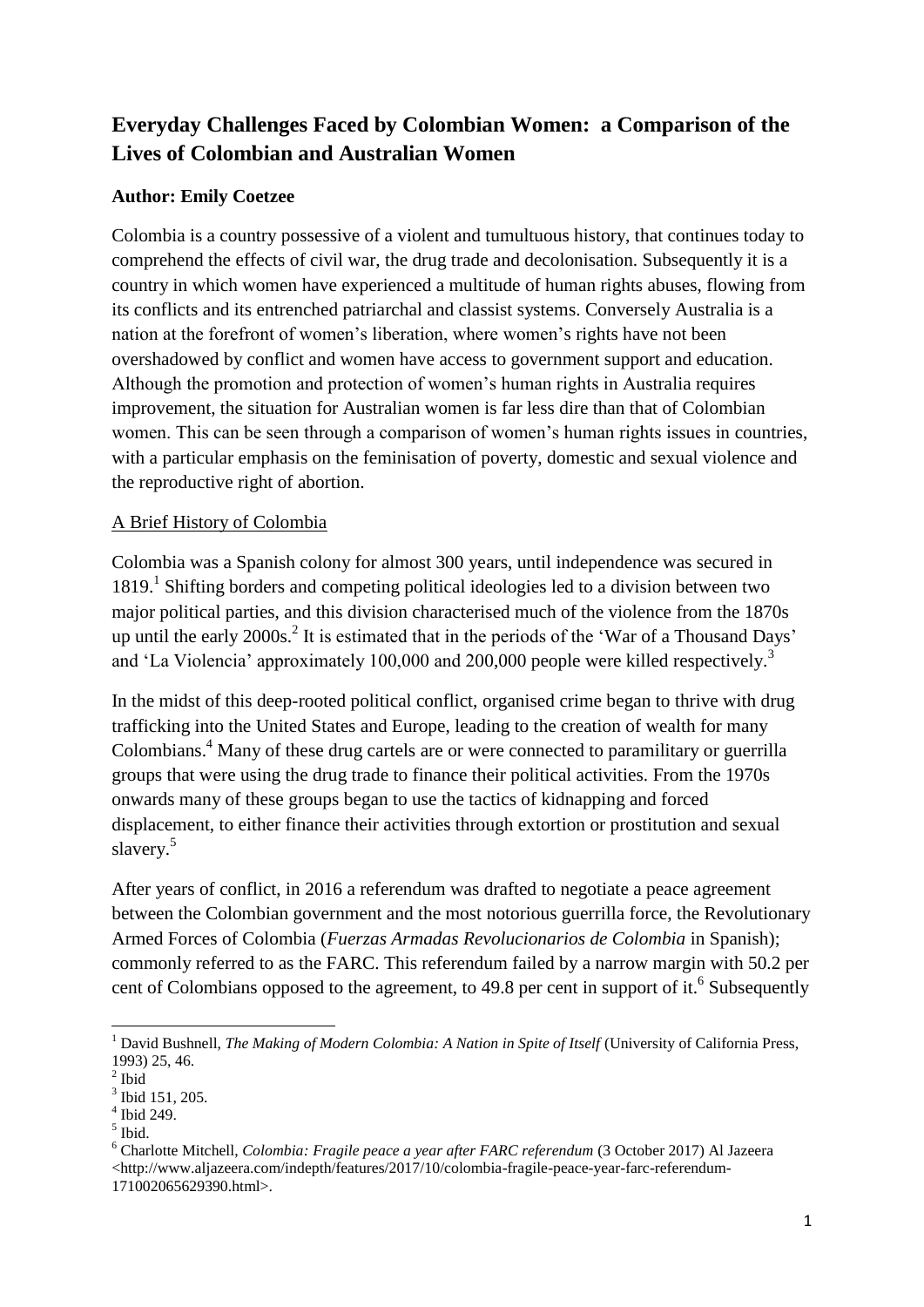a revised peace agreement was signed by each party and ratified by Congress in November 2016, thereby marking the end of the conflict.<sup>7</sup> Despite the official resolution of conflict, there are still widespread instances of violence and human rights abuses daily, particularly against women.

## Cultural Factors Leading to Discrimination

i. Machismo

A number of entrenched cultural factors have led to a general air of discrimination against Colombian women; one that is particularly difficult to erase much like in Australia. As Colombia was a Spanish colony it inherited many of its cultural traits alongside a distinct and enduring class system. 'Machismo' which can be likened to the concept of 'toxic masculinity', is a cultural trait most commonly associated with Latino men, in which males assert their masculine dominance within the family and the community, by adhering to a demarcated gender role.<sup>8</sup> Machismo is accompanied by a culture of female submissiveness called 'marianismo', and these pervasive gender stereotypes still have remarkable influence in Colombian social culture today.<sup>9</sup>

The machismo culture leads to discrimination and even violence against women in every sector of society; whether it occurs in the family, in the workplace, in the legal system or in the education system. In the family it can be represented by various forms of physical and emotional violence but also the more subtle forms of economic violence. Discrimination in the workplace takes on a similar character to that in Australia, in that there is a significantly disproportionate level of men working in the more prestigious jobs than women.<sup>10</sup> This is further exacerbated in Colombia however, by the extensive effects of the traditional patriarchal system that continues to exclude women from business and politics, as well as the effects of widespread poverty.<sup>11</sup> Poverty as it disproportionately affects women, ensures that disadvantaged women cannot afford access to education and are thus restricted to unskilled and low-waged labour.

# ii. Enforcement Issues

Discrimination in the legal system typically encompasses a lack of facilitation of legal processes for affected women. Regarding domestic violence, there is not only a severe problem of underreporting but in many cases law enforcement authorities will be reluctant to interfere in what they consider private family affairs. Moreover it is not uncommon for authorities to further victimise or stigmatise victims of sexual violence who report incidents, as they conform to machismo ideas and even suggest that they are responsible for what

 $\frac{1}{7}$  Ibid.

<sup>8</sup> Richard Basham, 'Machismo' (1996) 1(2) *Frontiers: A Journal of Women Studies* 126, 127.

<sup>&</sup>lt;sup>9</sup> See T W Julian, P C McKenry and M W McKelvey, 'Cultural Variations in Parenting: Perceptions of

Caucasian, African-American, Hispanic and Asian-American Parents (1994) 43 *Family Relations* 30.

<sup>&</sup>lt;sup>10</sup> Workplace Gender Equality Agency, *Gender workplace statistics at a glance* (August 2016) Australian Government <https://www.wgea.gov.au/sites/default/files/Stats\_at\_a\_Glance.pdf>; The World Bank, *Gender Data Portal: Colombia* (2016) The World Bank <http://datatopics.worldbank.org/gender/country/colombia>.

<sup>&</sup>lt;sup>11</sup> See Elena Garcés, *Colombian Women: The Struggle Out of Silence* (Lexington Books, 2008) 223.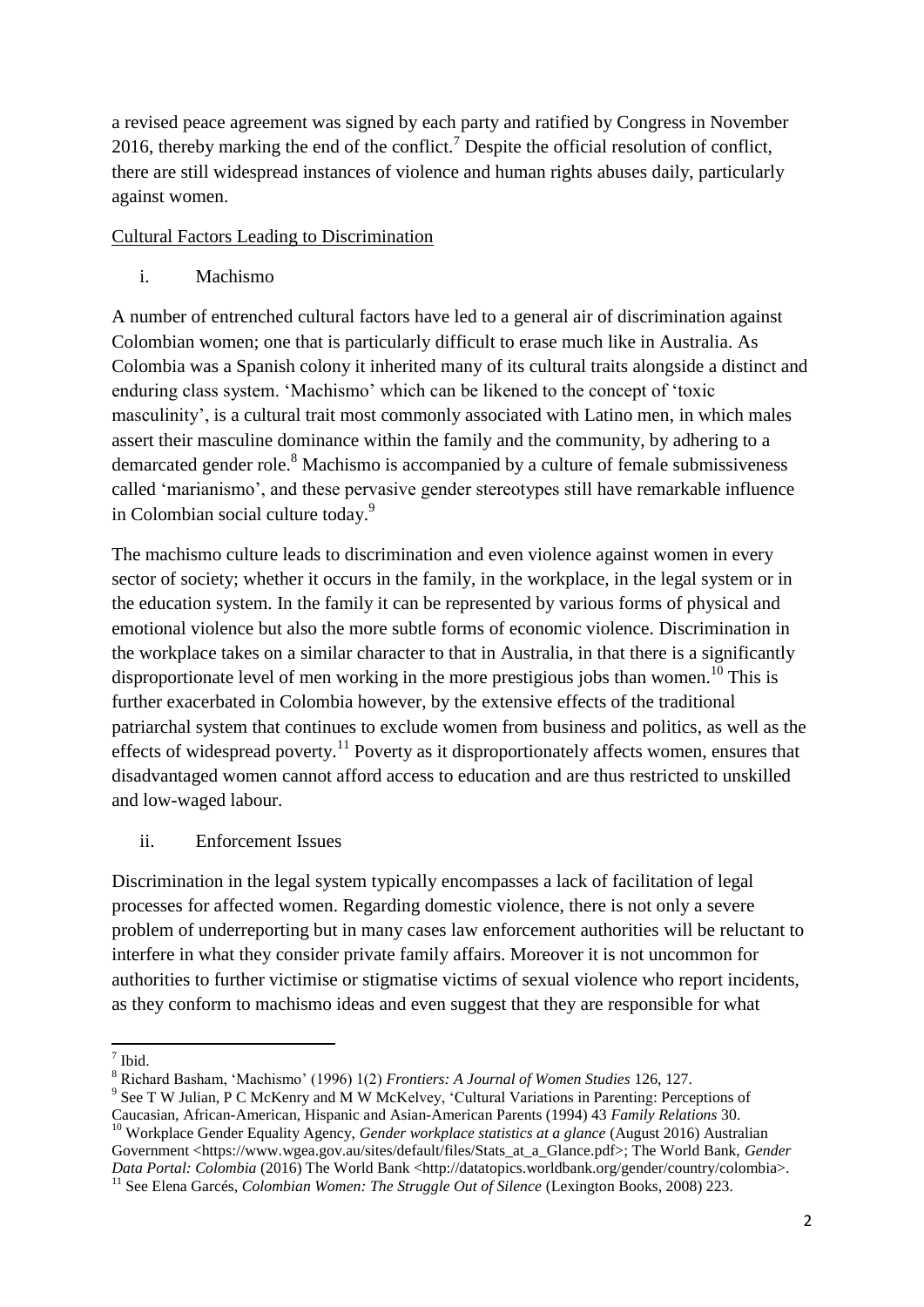occurred.<sup>12</sup> This can also be seen in the context of women acquiring abortions, as despite the legality of abortion proceedings there are many instances where women are denied access due to a combination of bureaucratic impediments and traditional attitudes that shame and refuse the procedure.<sup>13</sup> These issues really speak to the inadequacy of the legal system to respect and enforce the law regarding women's rights. This is in light of the fact that Colombia possesses a series of domestic laws pertaining to the protection of human rights and is a party to all significant international human rights treaties such as the United Nations Convention on the Elimination of All Forms of Discrimination against Women.<sup>14</sup> Furthermore, the fact that a large proportion of the population does not agree with the premise of these basic human rights, is additionally detrimental to the protection of these rights.

## iii. Intersectional Effects

**.** 

Due to Colombia's existing class system it is important to recognise the disparagingly different experiences of women from different classes and social categories. Crenshaw's theory of intersectionality is particularly relevant when considering the diverse attributions of the Colombian population.<sup>15</sup> Intersectionality refers to the overlapping nature of identity categorisations such as race, class and gender, as they apply to create disproportionate levels of disadvantage in application to a person.<sup>16</sup> As such, Colombian women are already subject to disadvantage merely by being females, and are further disadvantaged by means of race, class, economic status, age, sexuality and place of residence. The United Nations Special Rapporteur for violence against women in Colombia affirmed the effects of intersectionality when stating:

Women from the indigenous and Afro-Colombian population suffer multiple/intersectional discrimination on the basis of gender, race, color and ethnic origin and as internally displaced persons...The [aforementioned] conflict reproduces and deepens discrimination between the different groups and women suffer intersectional discrimination on the basis of their gender, and their ethnic and cultural origin. $17$ 

Conversely, women of European descent who are usually born into wealthy, educated families are not subject to the same discriminatory experiences as these disadvantaged women. Also, by virtue of living in urban and more developed areas, women are less subject to general crime and have better access to the legal system as a recourse. Consequently it is far more likely that the case of a woman from a higher class will be heard and prosecuted by authorities than that of a lower class woman from a rural area. It is also relevant to consider

<sup>&</sup>lt;sup>12</sup> Interview with Gabriela Pedraza, Casa de la Mujer (Bogotá, Colombia, 29 November 2017).

<sup>&</sup>lt;sup>13</sup> Bonnie Shepard, *Running the Obstacle Course to Sexual and Reproductive Health: Lessons from Latin America* (Greenwood Publishing Group, 2006).

<sup>&</sup>lt;sup>14</sup> Convention on the Elimination of All Forms of Discrimination against Women (adopted 18 December 1979, entered into force 3 September 1981) 1249 UNTS 13.

<sup>&</sup>lt;sup>15</sup> See Kimberlé Crenshaw, 'Mapping the Margins: Intersectionality, Identity Politics, And Violence Against Women of Color' (1991) 43 Stanford Law Review 1241.  $16$  Ibid.

<sup>17</sup> Radhika Coomaraswamy*, Report of the Special Rapporteur on violence against women, its causes and consequences: Mission to Colombia,* UN Doc E/CN.4/2002/83/Add. 3 (11 March 2002) [28], [42].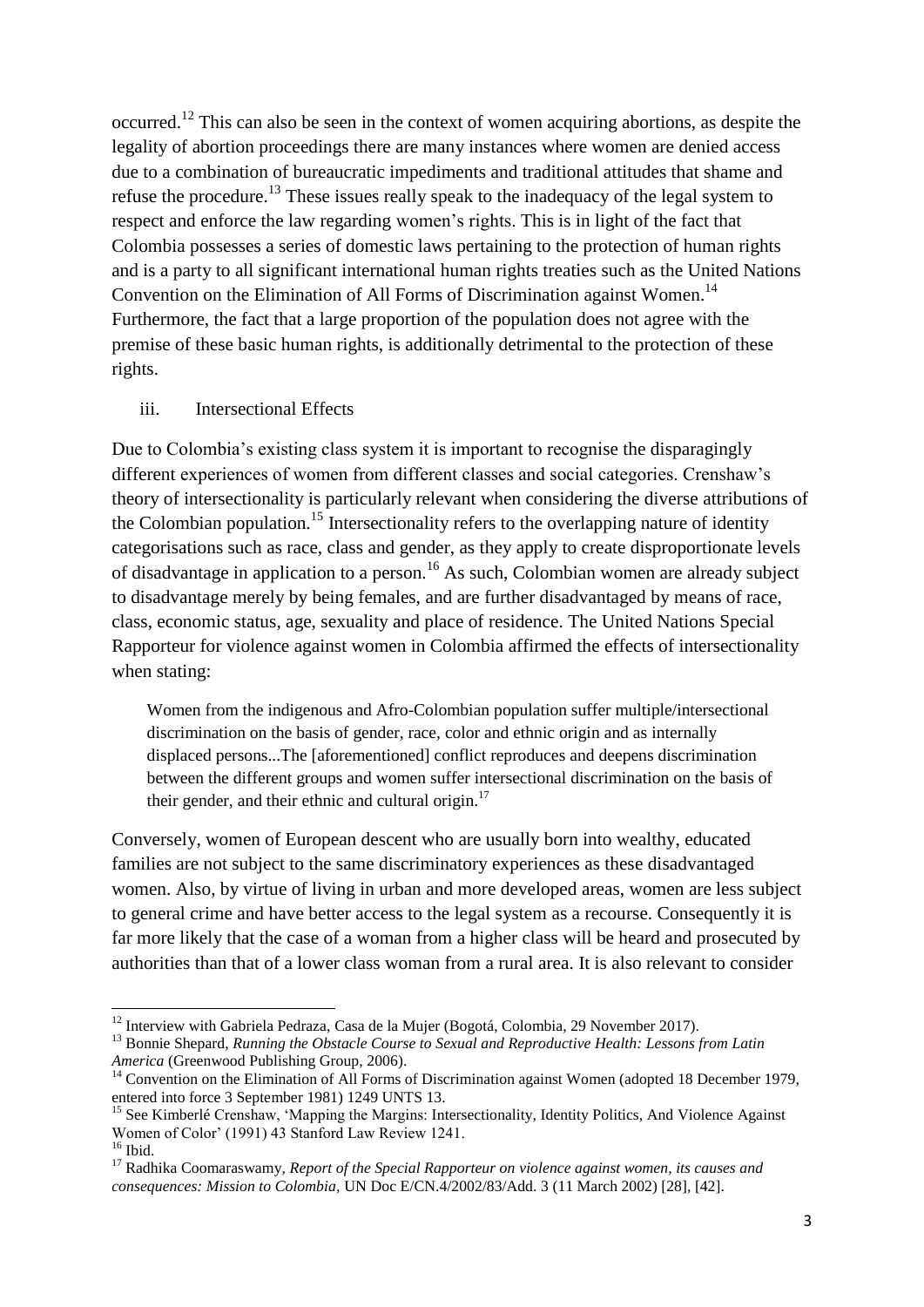that while the conflict is officially concluded in important urban centres, much of the violence continues outside of these areas, where corruption and lack of law enforcement is remains a significant concern.

## Feminisation of Poverty

The widespread violence and economic uncertainty, in combination with culturally entrenched notions of patriarchy and class, has ensured that Colombian women suffer the full effects of the feminisation of poverty. Issues on this subject include the lack of educational opportunities, lack of reputable employment opportunities, lack of access of healthcare and education about sexual health and the overwhelming proportion of female-headed households. Although there are Australian women who are affected by these issues, they have not had to endure survival in such a violence-riddled country and their rights have not been violated in such systematic ways.

Although there is considerable opposition to the idea of the 'feminisation of poverty', it undeniable that women are disproportionately affected by the constraints of poverty as opposed to men on a global level. The term was first formally introduced amidst the 1995 Fourth United Nations Conference on Women, in which it was estimated that 70 per cent of the world's poor are women.<sup>18</sup> Thus in Colombia, where approximately 45.5 per cent of the country's population are poor and a further 16.4 per cent are estimated to live under the extreme poverty line,  $^{19}$  it follows that the majority of that percentage should be represented by women. This is in stark comparison to Australian statistics which indicate that 13.3 per cent of the population live below the poverty line, with women represented by a higher poverty rate than men.<sup>20</sup>

## Single Mother Families

One of the most persuasive indicators of the feminisation of poverty is the increasing number of single parent families represented by female-headed households. A 2015 report indicated that in Colombia a staggering 84 per cent of all children were born to unmarried mothers.<sup>21</sup> It can be noted that Colombia has experienced a significant decline in the proportion of marriages and a concurrent rise in cohabitation in the last few decades, so it cannot be assumed that all single mothers are solely supporting their children. However in many cases, Colombian men perpetuate the stereotypes of the absent father with regards to their lack of responsibility for unplanned children.<sup>22</sup> There are many Colombian women who have been abandoned by their partners after becoming pregnant with their child and cannot access

**.** 

<sup>&</sup>lt;sup>18</sup> United Nations, *Report of the Fourth World Conference on Women*, UN Doc A/CONF.177/20/Rev.1 (15 September 1995) 200.

<sup>19</sup> Departamiento Nacional de Planeacion, *Resultados Cifras de Pobreza, Indigencia y Desigualdad de 2009*  (April 2010)  $\langle$ www.dane.gov.co/files/noticias/MESEP\_2009.pdf>.

<sup>20</sup> Australian Council of Social Policy and the Social Policy Research Centre, *Poverty in Australia 2016* (2016) <http://www.acoss.org.au/poverty/>.

<sup>&</sup>lt;sup>21</sup> Child Trends and Social Trends Institute, *World Family Map 2015: Mapping Family Change and Child Well-Being Outcomes (22 September 2015) <https://www.childtrends.org/publications/world-family-map-2015*mapping-family-change-and-child-well-being-outcomes/>.

 $22$  See Basham, above n 8.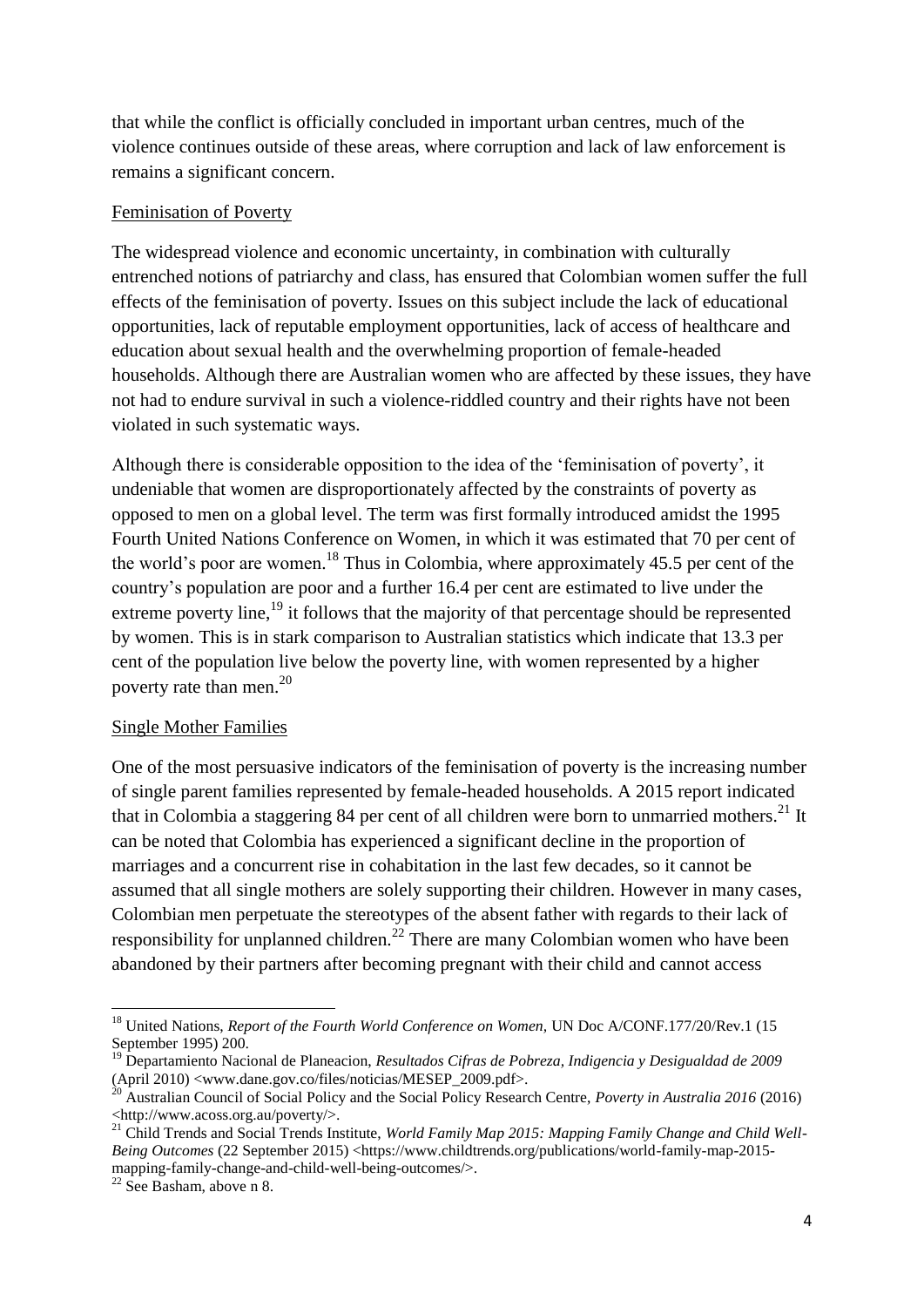abortion services. Consequently they are forced to raise their children alone, while attempting to earn a living to support them. This can also be tied to the lack of importance placed on sexual education and contraceptive methods. There are also the many instances of rape leading to unwanted pregnancies, where women either opt to or are forced to raise the child of their rapist. $^{23}$ 

While the rate of marriages in Australia has also been at a steady decline, the comparative rate of children born to unmarried mothers is at a significantly lower rate of 33 per cent.<sup>24</sup> This tends to suggest that Australians conform to more traditional family structures, but it can also be noted that Australian women have good access to sexual health services and contraception. With regards to single parent families, a report by the Australian Bureau of Statistics (ABS) showed that they represented 15 per cent of the population of Australian families in 2012.<sup>25</sup> Most significantly, a further 81 per cent of these single parent families were found to be single mother families.<sup>26</sup> This is why the payment of child maintenance is such an important part of family welfare in Australia. Under s 61C of the *Family Law Act 1975* (Cth), the parents of a child under the age of 18 are both subject to parental responsibility, whether financially or concerning their development.<sup>27</sup> Parents are thus entitled to receive child maintenance payments from the other parent so long as they can prove that the child is theirs or if they assumed parental responsibility over the child (legal adoption).<sup>28</sup> For divorced parents, the process of obtaining child maintenance can be much simpler as the other parent can be far more willing to oblige. However, in circumstances where the parents are unmarried and unco-operative the only recourse is to obtain legal services. This is in no doubt a contentious area of family law, as there are traditionally issues with unco-operative fathers.

Although the Australian Law Reform Commission has identified enforceability issues with regards to child support payments,  $2^9$  the situation is considerably more favourable for Australian women. The courts have the power to enforce such child maintenance agreements and make other beneficial orders,  $30$  and parents are more likely to be able to access services which will allow them to enforce this right. Furthermore, it is important to recognise that the State has an interest in enforcing child maintenance, in that less single parent families will require the support of social welfare if they can continue to be supported by the non-custodial partner. In contrast, while there is a child support scheme in place in Colombia the

 $\overline{a}$ 

<sup>23</sup> *Radhika Coomaraswamy, Report of the Special Rapporteur on violence against women, its causes and consequences: Mission to Colombia,* UN Doc E/CN.4/2002/83/Add. 3 (11 March 2002) 14 [3].  $^{24}$  Ibid 20.

<sup>25</sup> Australian Bureau of Statistics, *Labour Force, Australia: Labour Force Status and Other Characteristics of Families* (June 2012)

<sup>&</sup>lt;http://www.abs.gov.au/ausstats/abs@.nsf/Products/6224.0.55.001~Jun%202012~Chapter~one%20Parent%20F amilies>.

 $26$  Ibid.

<sup>27</sup> *Family Law Act 1975* (Cth) s 61C(1).

 $28$  Ibid ss 69P-T.

<sup>29</sup> See Australian Law Reform Commission, *Family Violence and Commonwealth Laws: Child Support and Family Assistance,* Issues Paper 38 (2011) 4 [18]-[22].

<sup>30</sup> *Family Law Act 1975* (Cth) s 70NEB.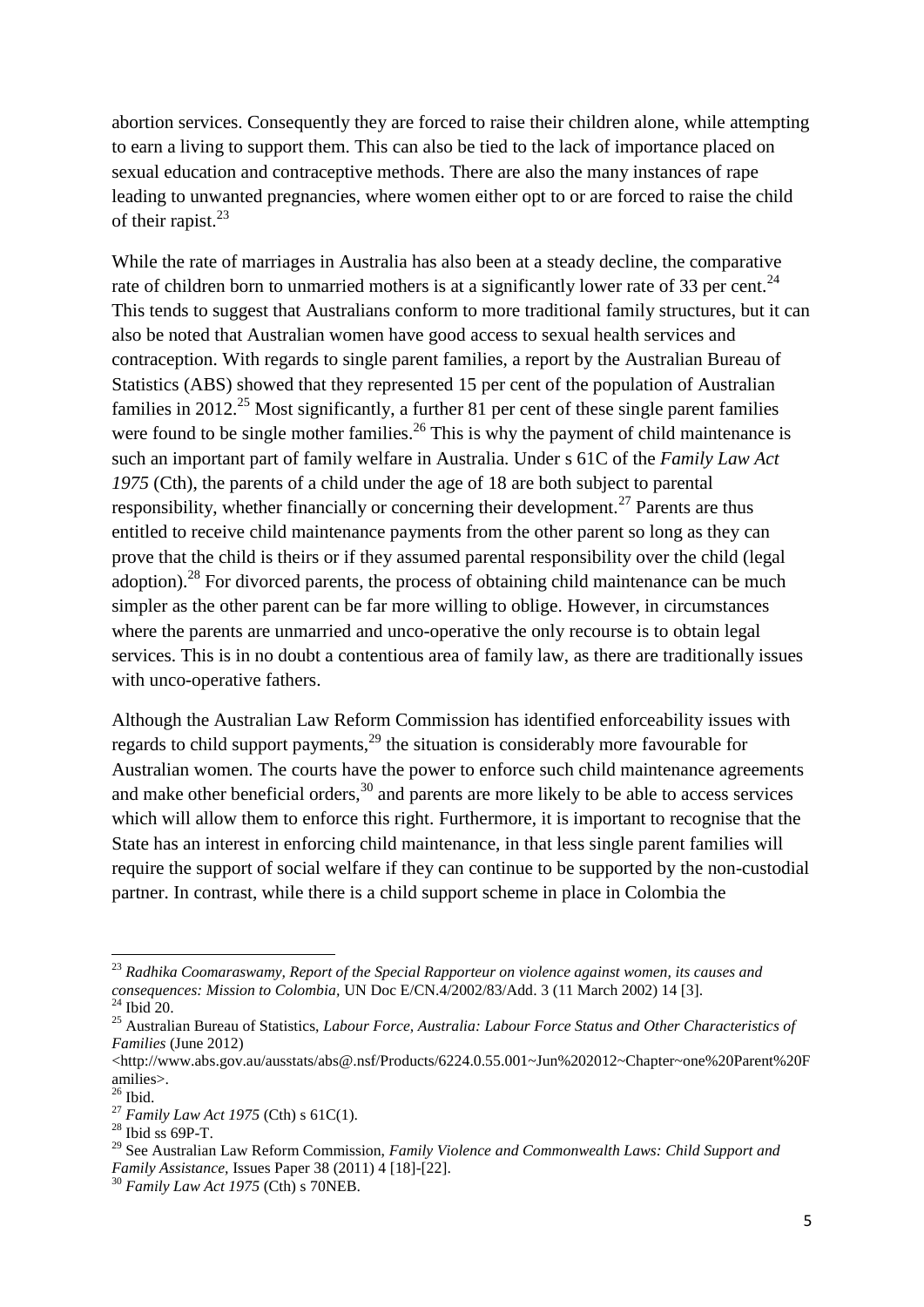enforcement practices are much weaker. $31$  Not only are lower class women unable to access legal services to enforce their parental rights but they are commonly met by stigmatised views about the responsibilities of unmarried mothers, and traditional notions about the role of women as the caregiver of children. There is a further issue with Colombia's social welfare system, as it ultimately favours the upper and middle classes. Family benefits are much harder to access for those who are unemployed or working informally, rendering it harder for disadvantaged mothers to receive support.<sup>32</sup> Furthermore, the plight of disadvantaged mothers can be complicated by instances of continuing domestic violence.

## Domestic Violence

**.** 

In light of human rights abuses perpetrated under the machismo culture, domestic violence remains a significant problem in Colombian society. In July of 2016 the Attorney-General reported that a total of 62, 186 investigations for cases of domestic violence were opened, in which 86 per cent of the victims were women.<sup>33</sup> The data indicated that 64 per cent of instances of domestic violence they occur between partners, and a further 59 per cent of these instances occur in the home.<sup>34</sup> Law 294 which was designed to prevent intra-family violence and Law 1257 which encompasses general violence against women, identify five basic forms of violence against women.<sup>35</sup> They identify that of physical violence, sexual violence, psychological violence, economic violence and patrimonial violence. Whilst physical, sexual and psychological violence are more easily recognisable, the laws strive to acknowledge the other forms of hidden violence.<sup>36</sup>

Economic violence generally takes the form of a partner withholding wealth from their counterpart, for the purpose of retaining their dependence and restricting them from autonomous capacity.<sup>37</sup> This is particularly detrimental in circumstances where the mother has given up a career to raise her children and has no independent income of her own. It is also highly debilitating for a woman who has her own source of employment and her income is controlled solely by her partner. Alternatively, patrimonial violence is a similar form of violence which involves the violation of a woman's right to her property. It is distinct from economic violence as it is concerned with a woman's ability to own and control the property to which she is entitled. Patrimonial violence may include destroying, stealing, managing and

<sup>&</sup>lt;sup>31</sup> See Laura Cuesta and Daniel R Meyer, 'The Role of Child Support in the Economic Wellbeing of Custodial-Mother Families in Less Developed Countries: the Case of Columbia' (2014) 28 *International Journal of Law, Policy and The Family* 60, 62.

<sup>32</sup> Gabriela Dale, *Colombian Welfare: Family Subsidy by the Box* (20 May 2013) Colombia Politics <http://www.colombia-politics.com/colombian-welfare-family/>.

<sup>33</sup> Immigration and Refugee Board of Canada, *Colombia: Domestic violence, including legislation; state protection and support services available to victims in Bogotá, Santiago de Cali, and Medellín* (21 April 2017) The UN Refugee Agency <www.refworld.org/docid/591615304.html>. <sup>34</sup> Ibid.

<sup>&</sup>lt;sup>35</sup> Congreso de la Republica [Colombian Congress] Ley 294 de 1996; Congreso de la Republic [Colombian Congress] Ley 1257 de 2008; Immigration and Refugee Board of Canada, *Colombia: Domestic violence,* including legislation: state protection and support services available to victims in Bogotá, Santiago de Cali, and *Medellín* (21 April 2017) The UN Refugee Agency <www.refworld.org/docid/591615304.html>. <sup>36</sup> Ibid.

<sup>&</sup>lt;sup>37</sup> See Carmen Diana Ceere, Jacqueline Contreras and Jennifer Twyman, 'Patrimonial Violence: A Study of Women's Property Rights in Ecuador' (2014) 41(194) *Latin American Perspectives* 143, 144.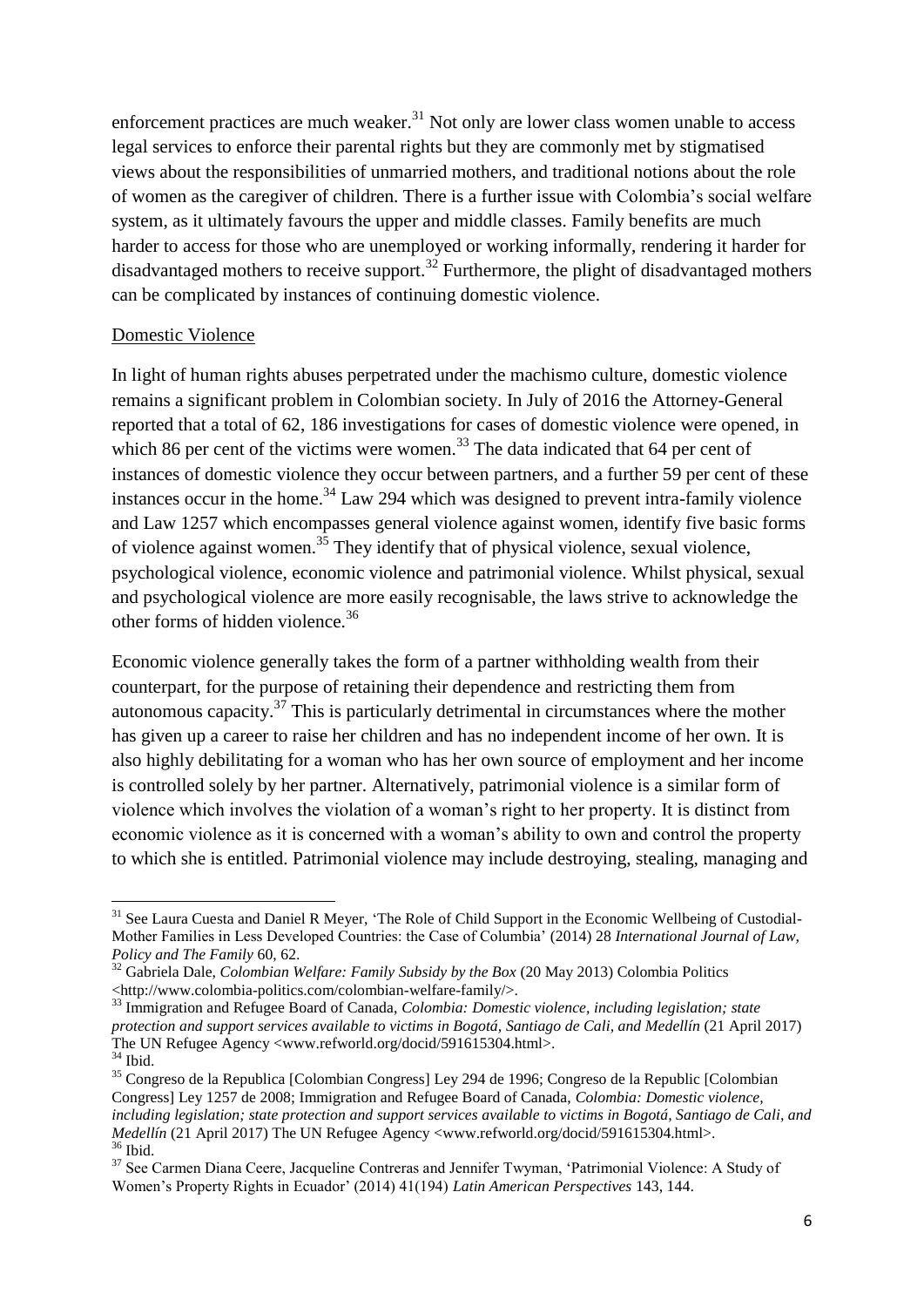restricting a woman from utilising her property, whether it is owned individually or jointly with a partner.<sup>38</sup> These practices can be related back to the machismo culture, in which men are purported to be in control of the family and the finances and women are subject to their management.

In Australia only some of the states and territories include economic violence or 'economic abuse' in their definitions of family violence.<sup>39</sup> The *Crimes (Domestic and Personal Violence) Act 2007* (NSW), as the core piece of legislative framework for NSW tending to family violence, does not even possess a definition of family violence, let alone specifically include economic abuse.<sup>40</sup> In fact at present Tasmania is the only jurisdiction to specifically criminalise economic abuse, $41$  though as yet there are no reported prosecutions for this offence.<sup>42</sup> Despite the lack of clarification on the issue of economic abuse it remains a relatively common form of intimate partner abuse. Research shows that on average 15.7 per cent of women of all age groups have experienced economic abuse, and this form of abuse is more frequent among women who have experienced physical and psychological violence.<sup>43</sup>

Proportionally, reported domestic violence statistics in Australia are not dramatically lower than that of Colombia. In 2016, the ABS reported that 16 per cent or roughly 1.5 million women have experienced partner violence.<sup>44</sup> In New South Wales alone there were 65, 120 domestic violence related incidents reported to authorities between 2014 and 2015, with a total of 264, 028 incidents recorded for the whole of Australia.<sup>45</sup> This does not compare proportionally however, as Colombia's population easily doubles that of Australia. Thus there are more women suffering at the hands of domestic violence in total than there are in Australia. Australian statistics also present the issue of underreporting which plagues the prosecution of domestic violence, as it was shown that 80 per cent of women who had experienced domestic violence from a current partner had never contacted the police.<sup>46</sup> The most common reason cited for this phenomenon was fear of retaliation and further violence from the partner.<sup>47</sup>

<sup>1</sup> <sup>38</sup> Ibid.

<sup>39</sup> Australian Law Reform Commission, *Family Violence – A National Legal Response,* ALRC Report 114 (2010) 196 [5.31].

<sup>40</sup> *Crimes (Domestic and Personal Violence) Act 2007* (NSW).

<sup>41</sup> *Family Violence Act 2004* (Tas) s 8.

<sup>42</sup> Australian Law Reform Commission, *Family Violence – A National Legal Response,* ALRC Report 114 (2010) 196.

<sup>&</sup>lt;sup>43</sup> Jozica Kutin, Roslyn Russell and Mike Reid, 'Economic abuse between intimate partners in Australia: prevalence, health status, disability and financial stress' (2017) 43(3) *Australian and New Zealand Journal of Public Health* 269.

<sup>44</sup> Australian Bureau of Statistics, *Personal Safety, Australia, 2016* (November 2017)

<sup>&</sup>lt;http://www.abs.gov.au/ausstats/abs@.nsf/Lookup/by%20Subject/4906.0~2016~Main%20Features~Key%20Fi ndings~1>.

<sup>45</sup> Clare Blumer, 'Australian police deal with domestic violence every two minutes', *ABC News* (online) 21 April 2016 <www.abc.net.au/news/2016-04-21/domestic-violence/7341716>.

<sup>46</sup> Australian Bureau of Statistics, *Personal Safety, Australia, 2012* (December 2013)

<sup>&</sup>lt;www.abs.gov.au/AUSSTATS/abs@.nsf/Latestproducts/25AF91125718ADF1CA257C3D000D856A?opendoc ument>.

 $47$  Ibid.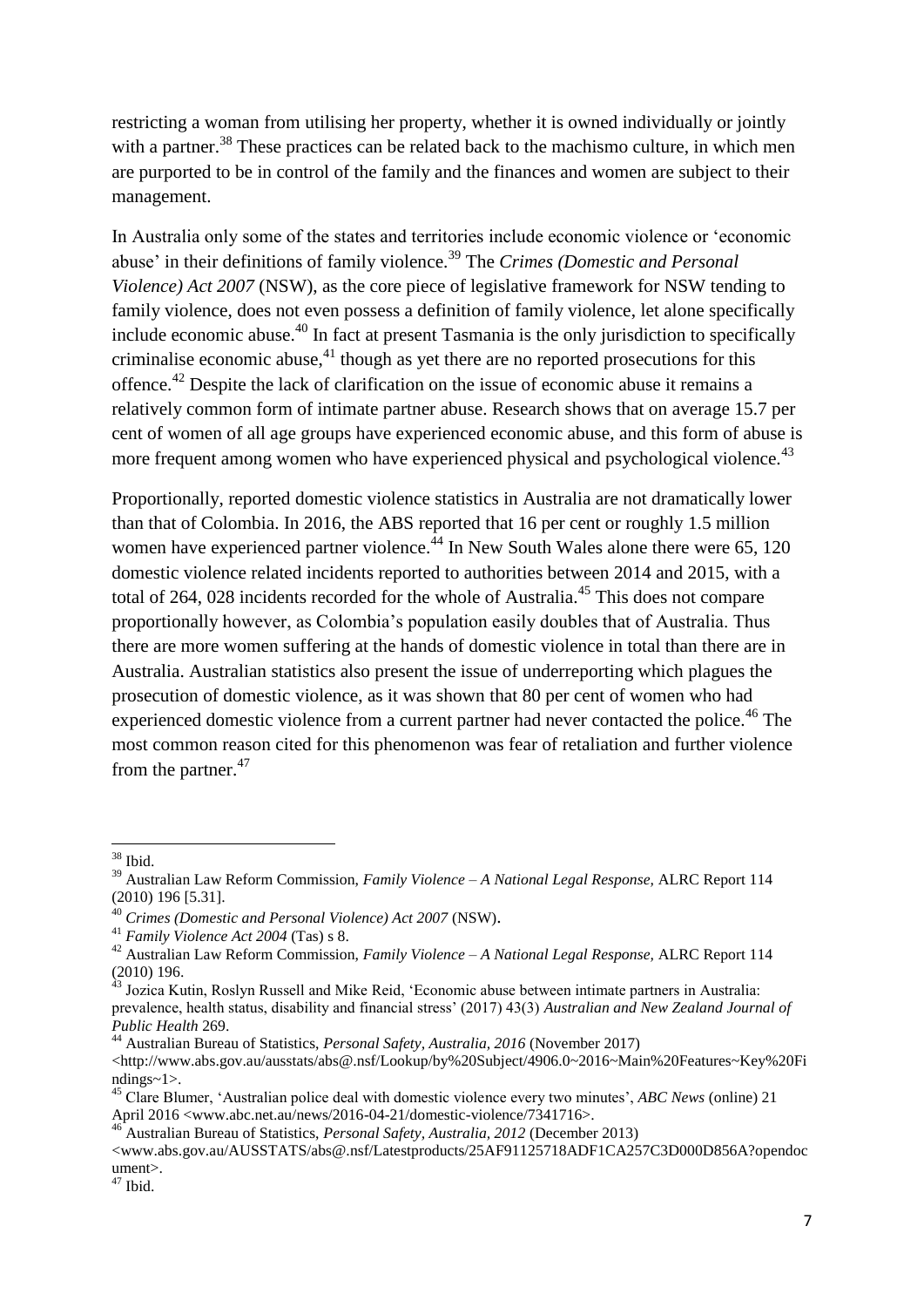The most significant difference between Colombian and Australian responses to domestic violence is that the Australian legal system possesses operational mechanisms in which to remove women from family violence, particularly if there are children involved.<sup>48</sup> Significant funding has been allocated to address domestic violence issues by means of specialised response agencies, behavioural programs for offenders and housing for victims.<sup>49</sup> Also, absent from many sectors of Australian society is the belief that domestic violence is a normalised and accepted occurrence, and additionally the stigmatised practice of victim blaming from legal authorities. In fact, under-prosecution issues include the many instances of domestic violence victims who do not want to press charges after police are called to the scene. Australia's stance on domestic violence is largely supported by its established legal and political frameworks, whilst Colombia's main struggle is with real implementation of their policies. This can also be seen through the issue of sexual violence.

## Sexual Violence

Sexual violence can be both a form of domestic violence and a generalised form of violence against women. Colombia has a particularly disturbing record of sexual violence against women, as much of the violence has occurred in the context of the armed conflict. According to a publication from the prominent women's right organisation Casa de la Mujer, between 2001 and 2009 approximately 489,687 women were victims of sexual violence.<sup>50</sup> As with domestic violence there are significant occurrences of underreporting, and the publication goes on to note that 82.15 per cent of these victims did not report the abuse.<sup>51</sup> What is most alarming is that these overwhelming statistics do not even account for acts of sexual violence outside of the designated time period, or acts committed independently of the conflict.

In both the civil and narcotics war contexts, human rights organisations have identified that sexual violence is used by political and criminal groups as a strategy of war; largely as a weapon of social control and terrorisation.<sup>52</sup> Further, reports have indicated that there is a direct correlation between the presence of the military, police forces, paramilitary and guerrilla groups and the perpetration of sexual violence in an area, particularly in rural areas in which the abuses are committed by and large against Indigenous women.<sup>53</sup> As such it is clear that an increased military presence does not mean safety or security in an area. Additionally in some areas, the establishment of mining projects has led to an increase in the

**.** 

<sup>48</sup> See Australian Law Reform Commission, *Family Violence – A National Legal Response,* ALRC Report 114 (2010).

<sup>49</sup> Emma Partridge, 'Baird government's \$60m package targets domestic violence', *The Sydney Morning Herald*  (online) <www.smh.com.au/nsw/specialist-police-squads-target-domestic-violence-offenders-20151012  $gk7h0q.html$ .

 $\int_{0}^{0}$  Casa de la Mujer, 'First Survey on the Prevalence of Sexual Violence against Women in the context of the Colombian Armed Conflict 2001-2009' (January 2011)

<sup>&</sup>lt;www.peacewomenorg/assets/file/Resources/NGO/vaw\_violenceagainstwomenincolombiaarmedconflict\_2011. pdf>.

 $31$  Ibid.

<sup>52</sup> Organización Indígena de Colombia (ONIC), *Mujeres Indígenas, Victimas Invisibles Del Conflicto Armado En Colombia La violencia sexual, una estrategia de guerra*, Report presented to Margot Wallström, Special Representative of the Secretary-General on Sexual Violence in Conflict during her visit to Colombia, 16 May 2012.

 $53$  Ibid.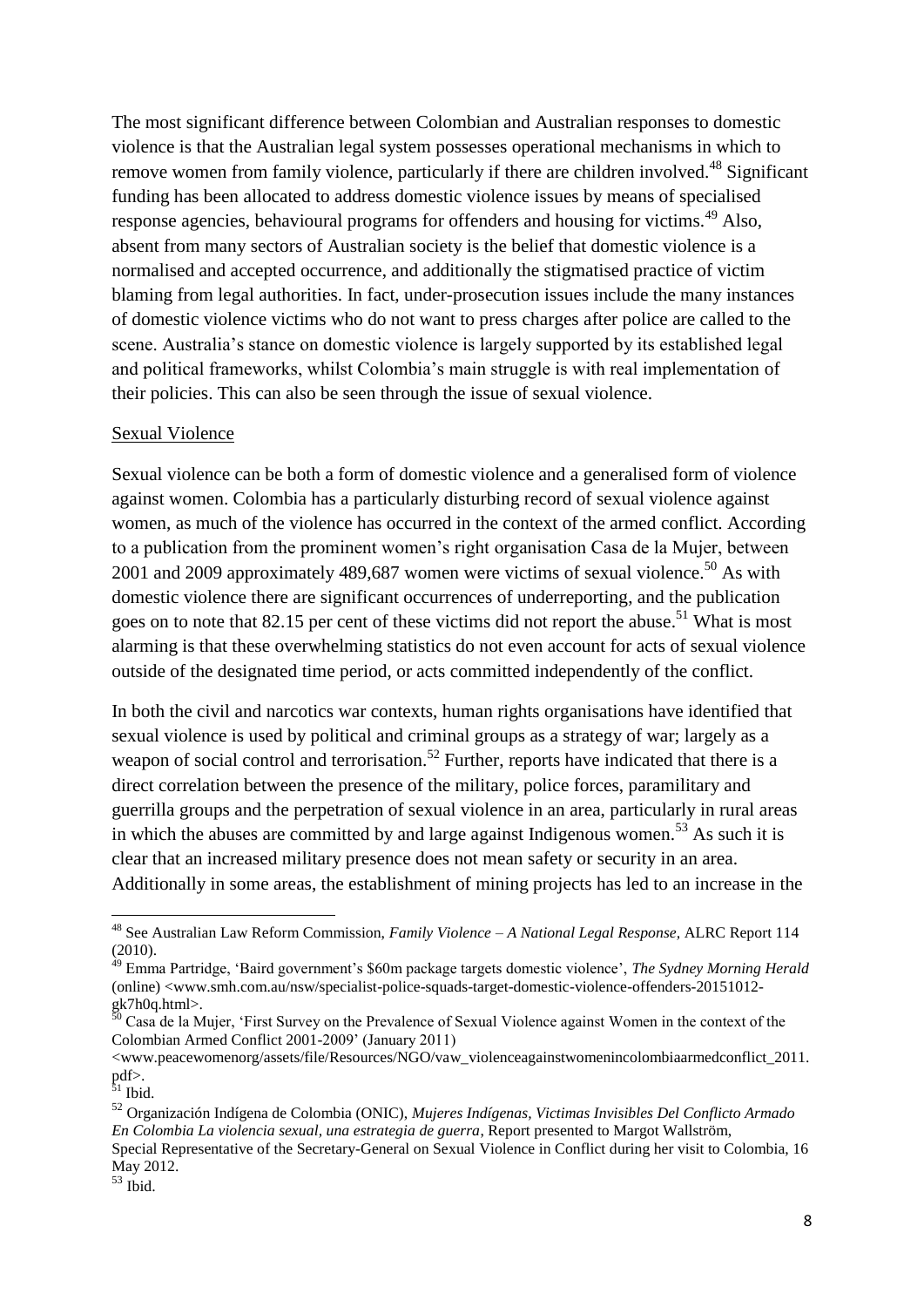prostitution business.<sup>54</sup> These illegal businesses will often prostitute children and in particular young women or girls who have been bought as sexual slaves from Colombia's cities.<sup>55</sup> Therefore it has been estimated that between 20,000 and 35,000 children have been forced into performing commercial sexual work; the majority of these exploited children being young girls.<sup>56</sup>

Whilst Australia does not have these issues of widespread and systematic sexual abuse of young girls, the ABS has reported a rise sexual violence among young people. The data for 2014 indicated that persons aged 19 or under accounted for up to 60 per cent of the recorded total of victims of sexual assault. Furthermore, 83 per cent of the sexual assault victims were women, with the majority of victims aged between 15 and 19 years old.<sup>57</sup> Young women are therefore the sector of Australian society most at risk of experiencing sexual violence; a statistic which is much the same in Colombia.

As such there are two significant issues with the prosecution of sexual violence in Australia. The first is that of underreporting. The Australian Institute of Criminology estimates that less than 30 per cent of sexual assault and other acts of sexual violence are actually reported to the police.<sup>58</sup> Reluctance to report instances of sexual violence is similar in nature to that of domestic violence but a particularly distasteful practice that sexual violence victims fear is the occurrence of victim blaming. Victim blaming or 'slut shaming' as it is conventionally known, is a product of rape culture in which people shift blame from the offender to the victim and essentially hold them responsible for the act of sexual violence that was committed against them.<sup>59</sup> Slut shaming will often involve blame being assigned by virtue of a victim's sexual history, choice of attire, whether they were engaged in flirtatious behaviour or whether they were affected by alcohol. Although the law typically prevents evidence of this kind from being heard in court,  $60$  reporting an incident will nonetheless bring a victim's history into the spotlight and they could be subject to all kinds of criticism.

The second significant issue in this area is in the overwhelmingly number of unsuccessful prosecutions. Out of the 30 per cent of incidents that are reported to police, only 20 per cent of these are likely to have resulting criminal proceedings instigated by police. Most unfortunately out of this small percentage, only 10 per cent of incidents are likely to result in a guilty outcome.<sup>61</sup> With statistics such as this victims of sexual assault are often persuaded

1

<sup>54</sup> ABColombia interviews conducted in 2012 in Tolima near Anglo Gold Ashanti mine; Jineth Bedoya Lima, El Tiempo, Campamentos de explotación de niñas en zonas mineras, May 2013. <sup>55</sup> Ibid.

<sup>56</sup> Watch List on Children and the Armed Conflict, Colombia's War on Children, February 2004.

<sup>57</sup> Australian Bureau of Statistics, *Recorded Crime – Victims, Australia, 2014* (July 2015)

<sup>&</sup>lt;www.abs.gov.au/ausstats/abs@.nsf/Lookup/by%20Subject/4510.0~2014~Main%20Features~Sexual%20Assa ult~10>.

<sup>58</sup> Australian Institute of Criminology, *Guilty Outcomes in Reported Sexual Assault and Related Offence Incidents* (December 2007) <aic.gov.au/publications/current%20series/cfi/161-180/cfi162.html>.

<sup>59</sup> Christine L Hackman, Sarah E Pember, Amanda H Wilkerson, Wanda Burton and Stuart L Usdan, 'Slutshaming and victim-blaming: a qualitative investigation of undergraduate students' perceptions of sexual violence' 17(6) *Sex Education* 697, 698.

<sup>60</sup> See *Criminal Procedure Act 1986* (NSW) pt 5.

<sup>61</sup> Australian Institute of Criminology, *Guilty Outcomes in Reported Sexual Assault and Related Offence Incidents* (December 2007) <aic.gov.au/publications/current%20series/cfi/161-180/cfi162.html>.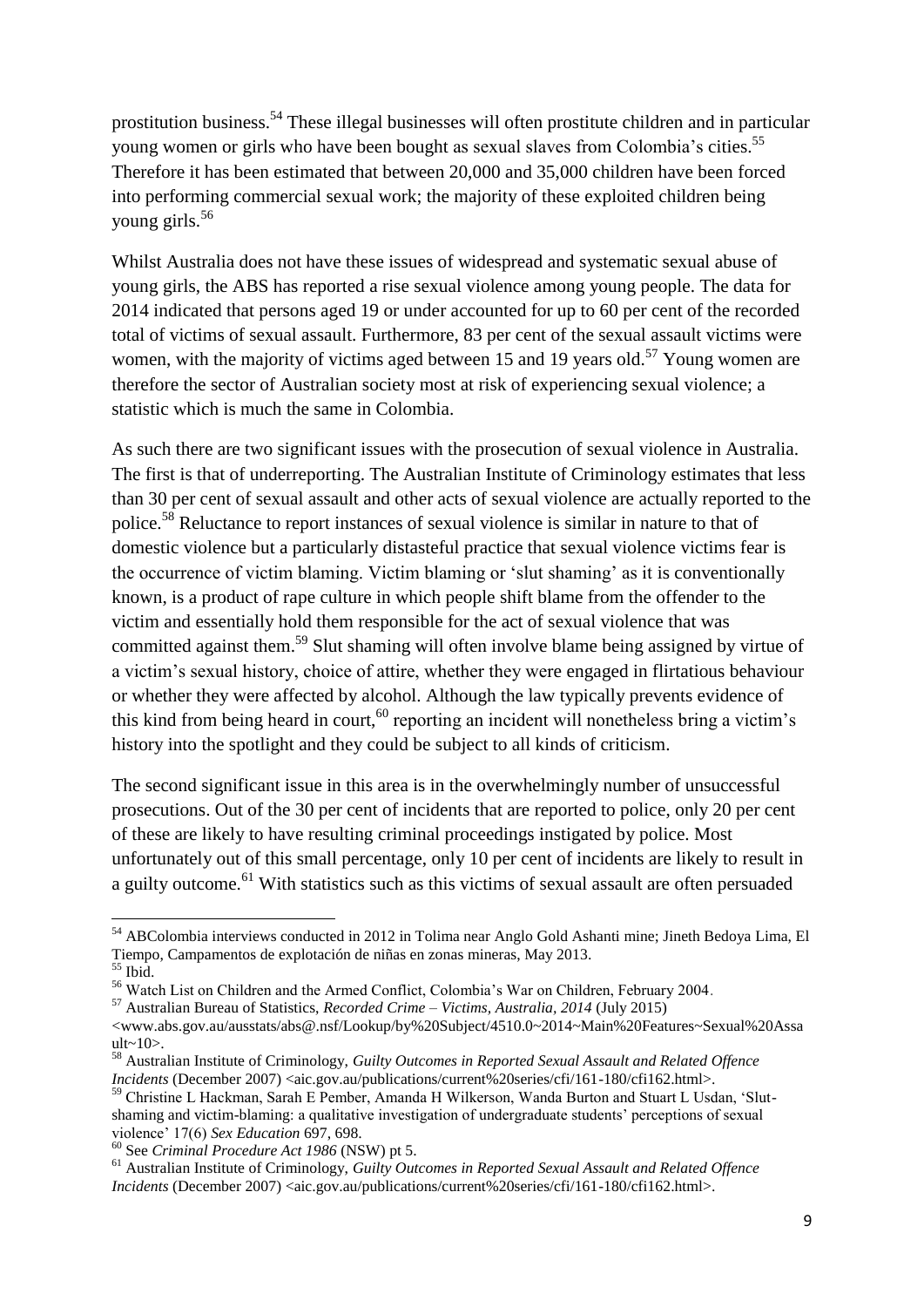that there is no point in instigating criminal proceedings, as they will experience the trials of the criminal justice system without a positive result. Thus the criminal justice system in Australia is failing victims of sexual violence, as perpetrators of this kind of violence are going largely unpunished, much like in Colombia. A critical difference however, is the way in which Australian women can deal with the consequences flowing from sexual violence.

## Reproductive Rights: Abortion

Reproductive rights and abortion in particular, continues to be a subject of controversy in Colombia. Prior to 2006, abortion for any reason was strictly prohibited until it was legalised under three specific circumstances by a judgment in the Constitutional Court.<sup>62</sup> Firstly a pregnancy can be terminated if it represents a danger to the health or life of the mother. It can also be terminated if there are foetal-malformations that are threatening to the life of the child. Lastly, if the pregnancy has resulted from instances rape, incest or non-consensual artificial insemination it can be validly terminated.<sup> $63$ </sup> As Colombia is a republic and the law is a decision of the Constitutional Court, it is applied consistently across all departments of Colombia.

In comparison, abortion law in Australia differs between states as based on common law rulings. In New South Wales, abortion is still listed as a crime under division 12 of the *Crimes Act 1900* (NSW) but it is regulated by a number of important cases, <sup>64</sup> which allow abortion to be performed under certain situations. The most important case if that of *R v Wald*,<sup>65</sup> which in combination with the 'Levine ruling' holds abortion to be legal if the medical professional had an honest and reasonable belief that the procedure was necessary to 'preserve the woman involved from serious danger to her life or physical or mental health which the continuance of the pregnancy would entail'.<sup>66</sup> In a number of states abortion is legal on request but the common law appears to have put little constraint on New South Wales' legal conditions. In the present day, broad interpretations of the Levine ruling have accepted an unwanted pregnancy as detrimental to the mental health of woman and subsequently it is relatively easy to get an abortion.<sup>67</sup>

In Colombia however, the process has proved far less simplistic. Despite the presence of legal grounds for abortion, Colombian women have been prevented from safe access to abortion by way of refusals by medical professionals and institutions, refusals by judges to grant access to procedures and the difficulty of proving that they meet the medical requirements to qualify for the procedure. Therefore women in dire circumstances are forced to procure clandestine abortions, often in unsafe and unqualified situations. While women of middle and upper incomes can generally afford to access relatively safe services for these clandestine abortions, women of a lower socio-economic background are frequently unable to access such

<sup>1</sup> <sup>62</sup> Corte Constitucional [Colombian Constitutional Court] *Sentencia C-355/06*, 10 May 2006.

 $63$  Ibid.

<sup>64</sup> *Crimes Act 1900* (NSW) div 12.

<sup>65</sup> (1971) 3 DCR (NSW) 25.

 $66$  Ibid.

<sup>67</sup> See *CES v Superclinics (Australia) Pty Ltd* (1995) 38 NSWLR 47.